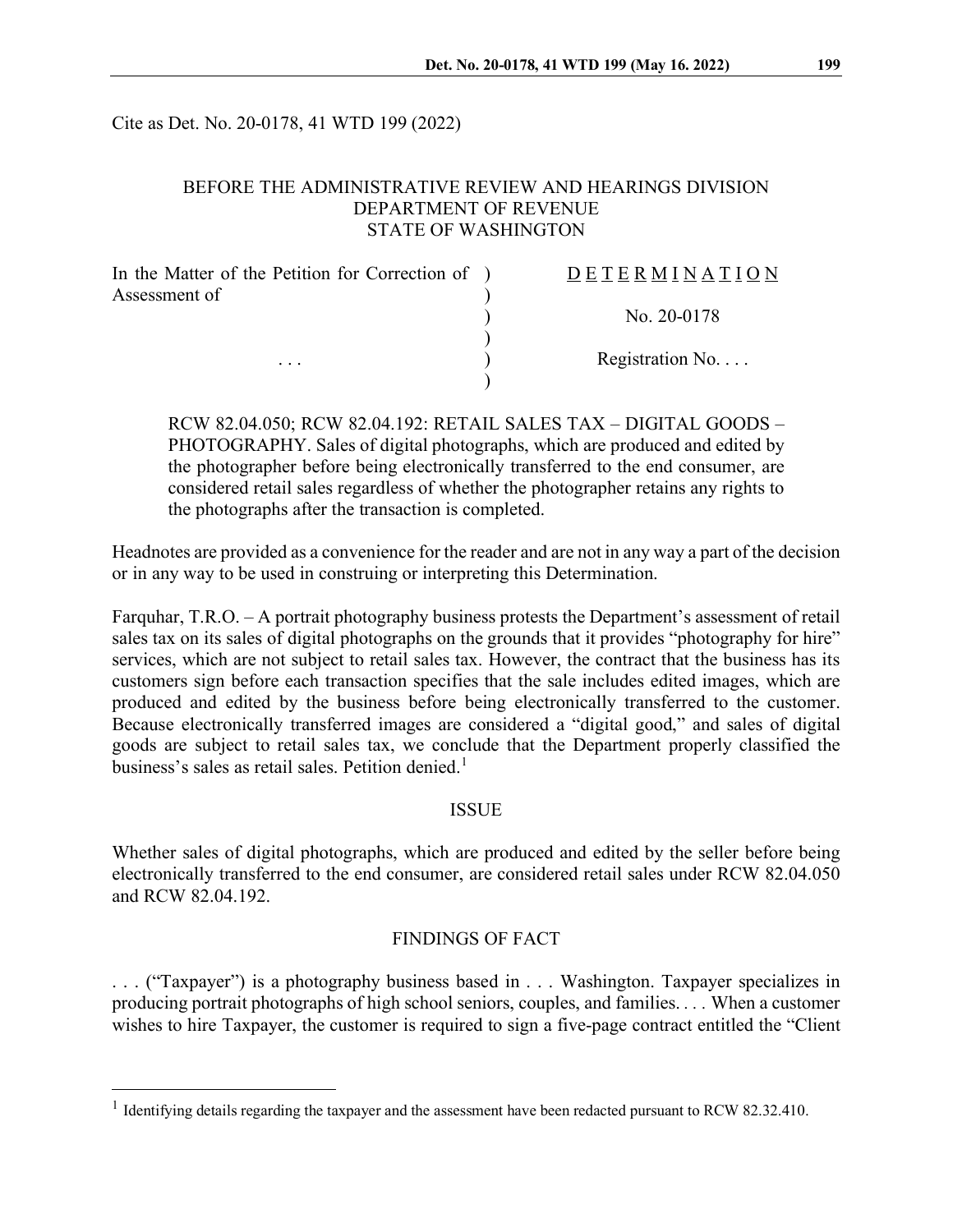Service Agreement". Taxpayer provided a copy of the Agreement for our review. The Agreement includes the following relevant provisions:

1. Parties. . . . [Taxpayer] is in the business of providing *professional photography services* and the Client wishes to retain [Taxpayer's] services for the session(s) set forth above.

2. Portrait Session. The client is guaranteed approximately 2 1/2 hours of shooting time for one Senior Portrait session at [to be determined].

. . .

4. Session Inclusions: [The Senior Portrait session] *will include 35 edited images*, of the best from the photoshoot.

. . .

5. Session Fee. The client agrees to pay the session fee set forth on page 1 of this Agreement to book Client's session on [Taxpayer's] calendar. Session fee is due before the session starts, no photos will be taken unless payment has been made in full. ... The session fee includes back-up storage of images for a period of one year.

. . .

7. GALLERY PROOFING: . . . *A private, online digital gallery with all final edited images will be delivered to the Client* within 10-14 days from the time of the photoshoot.

. . .

11. Archive and Storage. . . . The Client is responsible for making electronic backup copies of any digital files that are purchased from the Photographer and for keeping them in a safe place. [Taxpayer] *releases all intangible rights to digital images once received by the Client*.

. . .

14. Model Release. Client hereby grants to [Taxpayer] and [Taxpayer's] legal representatives, heirs, and assigns, *the irrevocable and unrestricted right to use and publish photographs* of Client, Client's likeness and photographs and likeness of all persons involved in the session, including Client's minor children set forth on the first page of this Agreement, for marketing, advertising, portfolio, website, and other purposes, in any manner and to alter the same without restriction. The client hereby releases [Taxpayer] and [Taxpayer's] legal representatives, heirs and assigns from any and all claims and liability relating to the photographs.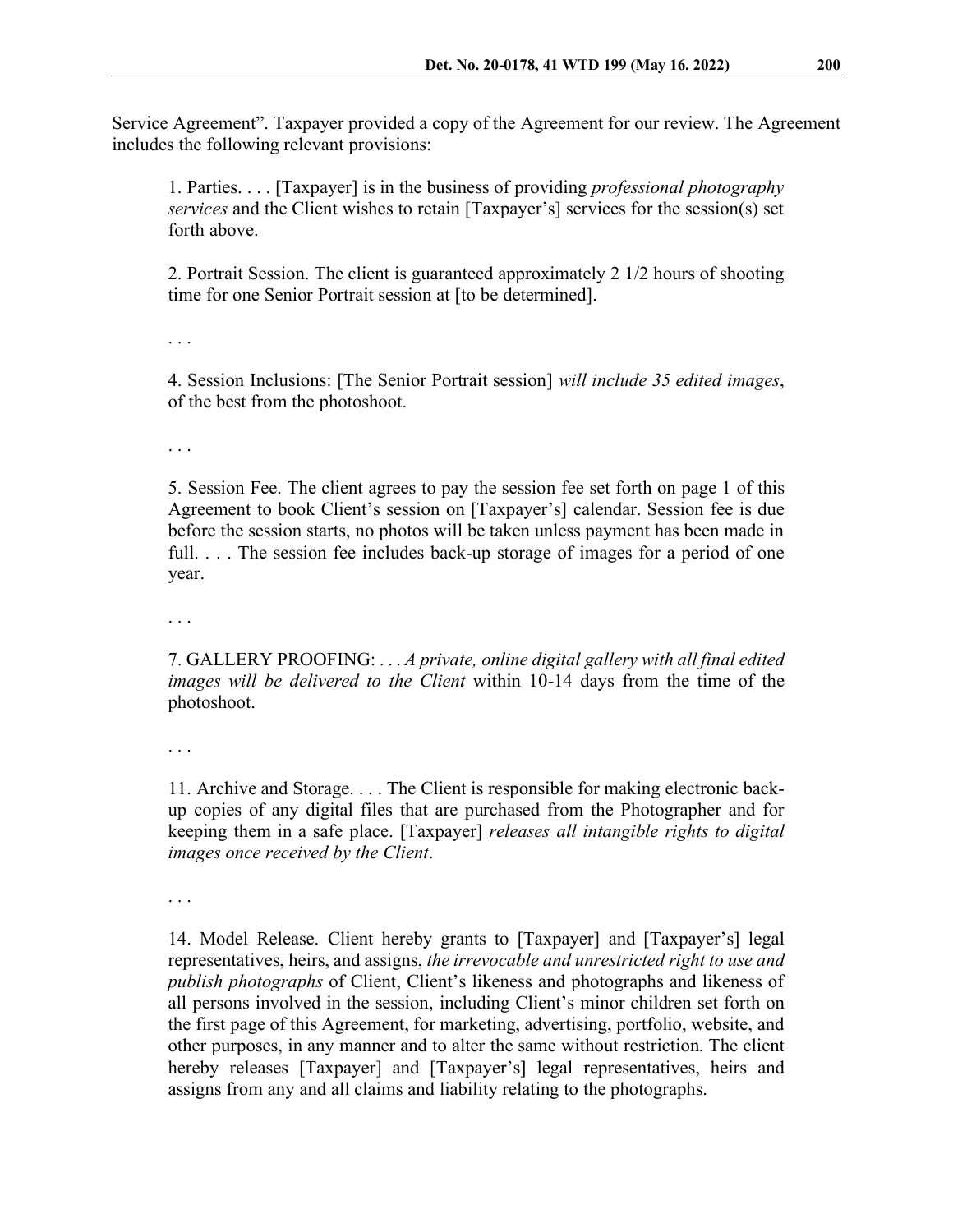*See generally*, Agreement (emphasis added).

In 2017 and 2018, Taxpayer reported its income under the Service and Other Activities business and occupation ("B&O") tax classification and did not collect retail sales tax on any of its sales.<sup>[2](#page-2-0)</sup> In January 2019, the Department's Taxpayer Account Administration Division ("TAA") requested Taxpayer provide information about its business activities to determine whether Taxpayer was reporting its income correctly. Taxpayer submitted a description of its services, as well as a copy of the Agreement.

After reviewing the materials, TAA determined that Taxpayer's sales constituted retail sales. TAA reclassified Taxpayer's income and assessed retail sales tax on its sales for the 2017 and 2018 annual periods. TAA then issued two Notices of Balance Due ("the Assessments"). . . Taxpayer has not paid the Assessments.

. . .

On June 28, 2019, Taxpayer submitted a timely petition for review. The Petition reads, in pertinent part, as follows:

In January 2018 [Taxpayer] consulted with a CPA for assistance filing [its] initial excise return. At that time [Taxpayer] indicated that [it] charged a flat fee for services and made digital images av [sic] available to the client with the release to the rights to print them as they wish. The CPA consulted the DOR site and together [Taxpayer] and CPA determined that [Taxpayer's] business model fell under the "Photography for Hire" classification for B&O purposes, due to the language that the photographer contractually agrees that all rights to the photos taken will belong to the customer and [Taxpayer] is hired solely for [its] services to create the photograph that is taking and editing and providing the photos via website for download.

. . .

[Taxpayer] specifically intended to only provide services to [its] clients and chose [its] contract wording carefully to convey that. [Taxpayer's] client contract specifically mentions that the client wishes to hire the vendor to "provide services" that includes a two-and-a-half hours photo session, editing of photos and upload to a website for the client to download, store, and print by whomever they choose. [Taxpayer] assumes no liability for the photos once they've been provided to the client and the service [sic] fee also includes backup storage for one year of the photos, at which time they are deleted. [Taxpayer] retains no rights to the photos and there are no subsequent sale of photos to the customer.

<span id="page-2-0"></span><sup>2</sup> It is unclear whether Taxpayer derived income from any source other than the type of transaction described in the Agreement. Taxpayer did not present any arguments or evidence that its income was derived from any other source.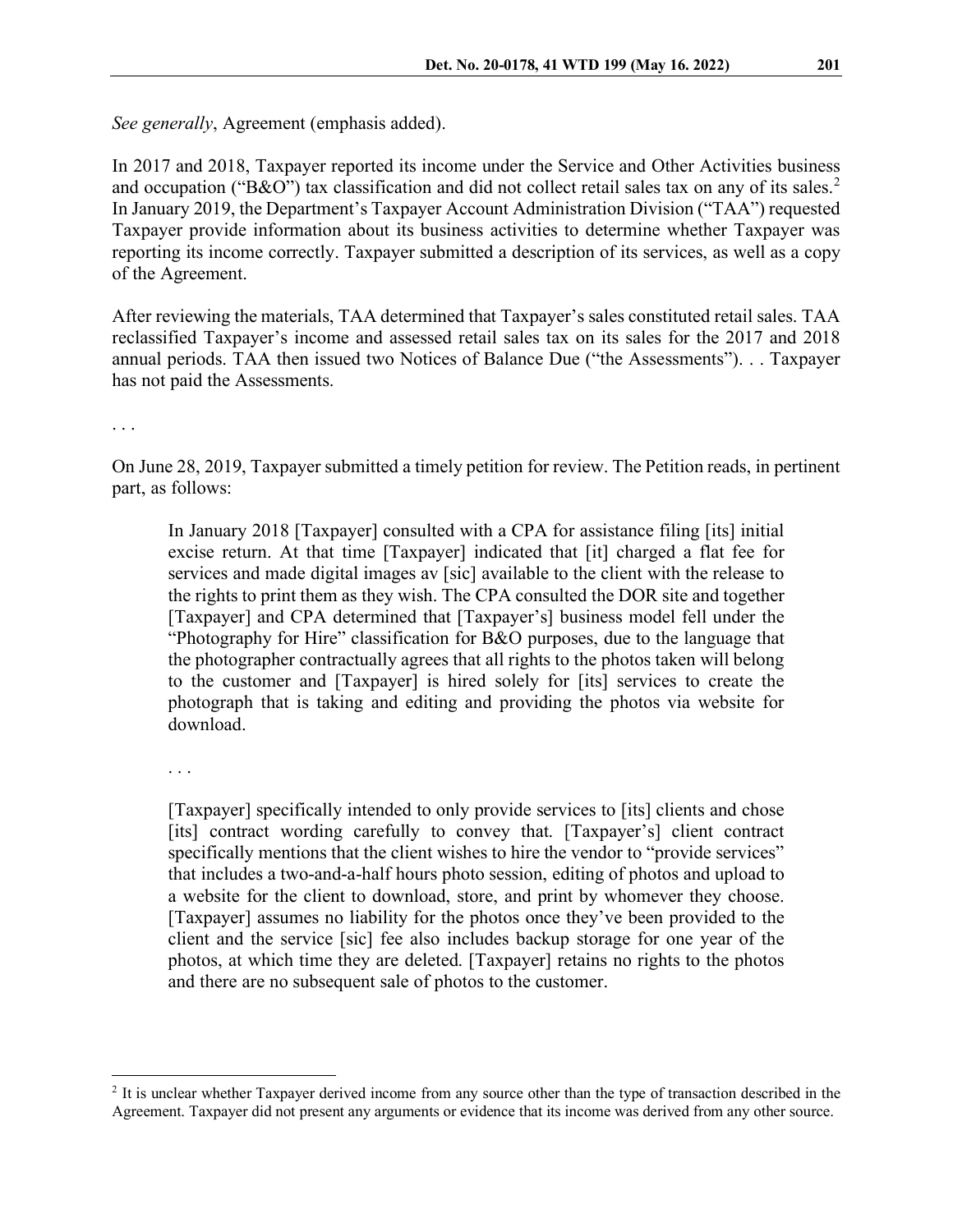## ANALYSIS

Washington imposes a retail sales tax on all retail sales in this state, unless a specific exemption or exclusion applies. RCW 82.08.020(1)(c). The definition of "retail sale" includes sales of tangible personal property and digital goods to consumers. RCW 82.04.050(1)(a); RCW 82.04.050(8)(a). "Digital goods" include "images" that are transferred electronically from a seller to the end user. RCW 82.04.192(6)(a).

Sellers that make retail sales are required to collect retail sales tax from their customers on all taxable transactions and remit those funds to the Department. RCW 82.08.050(1). If a seller fails to collect the tax or, having collected the tax, fails to remit it to the Department, the seller is liable to the state for the amount of the tax, regardless of "whether such failure is the result of the seller's own acts or the result of acts or conditions beyond the seller's control[.]" RCW 82.08.050(3). Furthermore, a seller will not be relieved of personal liability for the tax "unless they maintain proper records of exempt or nontaxable transactions and provide them to the department when requested." RCW 82.08.050(4).

Here, Taxpayer's Agreement makes clear that it is engaged in the business of creating photographs in exchange for a fee, because the Agreement requires Taxpayer to deliver images. Taxpayer's process, which is described in the Agreement, begins with an in-person photography session where Taxpayer takes various photographs of an individual or group. Taxpayer then edits and modifies the photographs, pursuant to the terms of the Agreement, before posting them on a website for the customer to retrieve and use at their discretion. The end result of the process is the set of finished photographs that are transferred to the customer via the internet. The Agreement makes clear that Taxpayer is being paid for such delivery of images.

RCW 82.04.192(6)(a) states that "images," such as the photographs Taxpayer produces, are considered "digital goods" when they are transferred electronically to an end consumer. Therefore, when Taxpayer transfers the finished photographs to its customer by a "private, online digital gallery" in exchange for a fee, as set forth in each Agreement, Taxpayer has engaged in the sale of a digital good. *See also* Det. No. 13-0339, 33 WTD 372 (2014) (charges for "Photoshop enhancement" performed on digital photographs are subject to retail sales tax). Sales of digital goods are considered "retail sales" under RCW 82.04.050(8)(a) and, therefore, Taxpayer is required to collect retail sales tax on each transaction.

Taxpayer argues that its services constitute "photography for hire," which is described in the Department's photography tax guide as a service that is not subject to retail sales tax. *See* https://dor.wa.gov/education/industry-guides/photography-tax-guide/photography-hire. Taxpayer points to the portion of the tax guide that states that photography for hire "is distinguished from other types of photography in that the photographer for hire is selling his or her services to create the photograph, *but never owns the intangible rights to the photograph they have created*." *Id.* (emphasis added). Taxpayer argues that its services constitute "photography for hire" because paragraph 11 of the Agreement states that Taxpayer "releases all intangible rights to digital images once received by the Client."